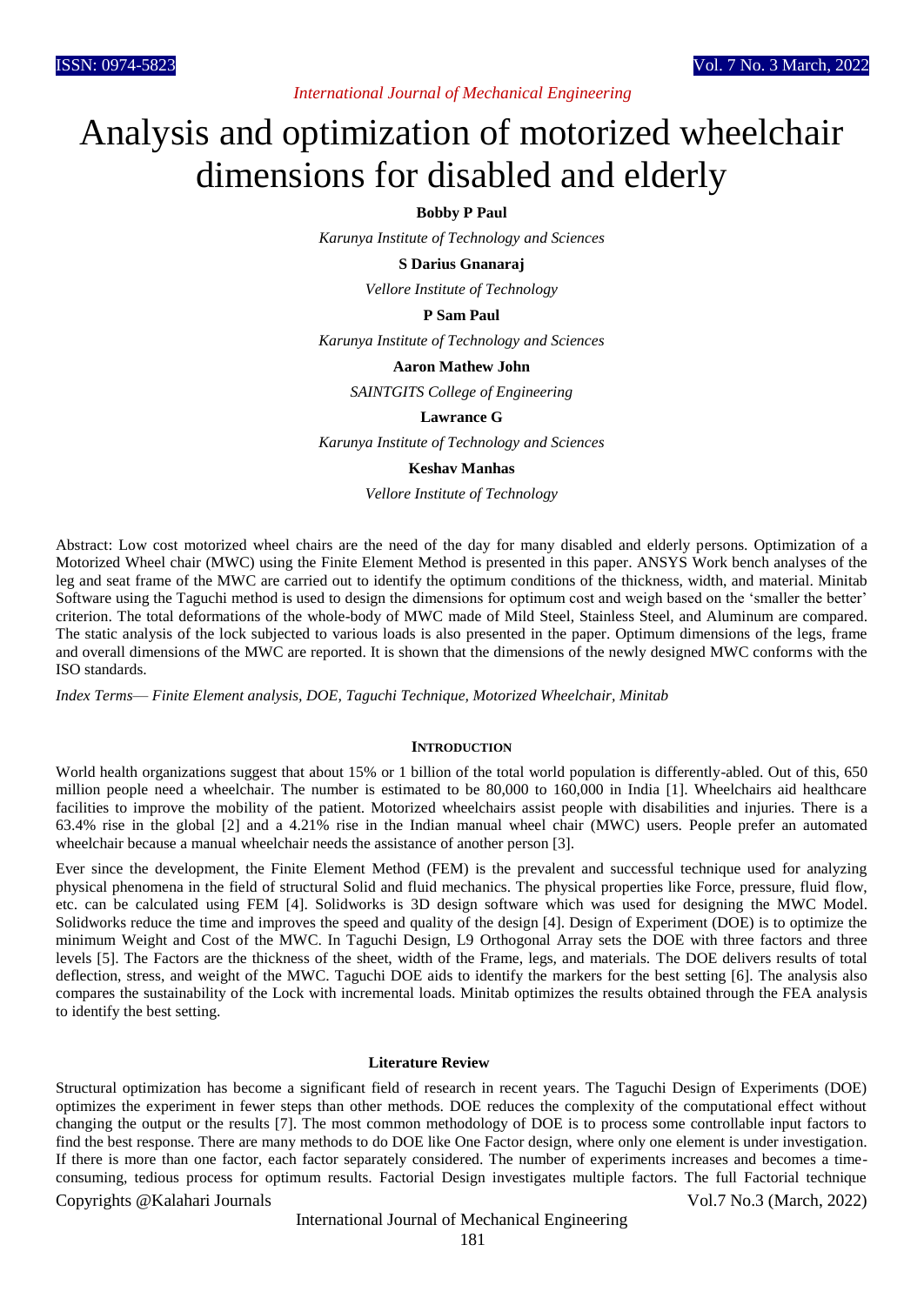considers all factors. Another method is Fractional Factorial Design which gives importance to factors with fewer runs. Screening experiment method considers all factors, and levels to determine the significant factor. Running a series of Full Factorial experiments and mapping the response comes under Response surface Analysis. [8]. All the factorial methods mentioned above are not applicable to some cases and might consume more time. Out of all the DOE methods, the most effective and secured method is the Taguchi method Developed by Genichi Taguchi. Genichi Taguchi is an Engineering Professor and Advocate who developed this method for quality improvement [9]. The goal of the Taguchi method is to reduce the complexity of the design without affecting the output. The part files are modeled and assembled in Solidworks to create a STEP file for all ANSYS studies. Solidworks also enables easy pre-processing of the model under analysis [11]. The SolidWorks 3D model of all nine experiments analyzed with the Finite Element Method. The identified factors and levels use L9 orthogonal Array to design nine sets of experiments. Unlike the regular Design of Experiments, the Taguchi technique restricts the number of experimental runs to nine [10]. The STEP (STandard for the Exchange of the Product model data) files of models with specified dimensions of the L9 orthogonal Array set conditions for analyzing the total deflections and stress concentrations on each body. Applying the Taguchi optimization technique identifies the best combination with the least Deflection, Cost, and Weight. [12]. Minitab software with inbuilt Taguchi DOE analyses the data to optimize the results [13].

#### **Procedure**



Fig.1 Wheelchair

#### *Finite Element Analysis and Design of Experiments*

Much literature show that the results between computational Finite Element Method and real-time Mechanical experiments are very close to each other [13]. ANSYS FEM analyses the MWC in Fig.1 to identify optimal settings to increase the strength and reduce cost and weight. The Design of Experiment is the design of specific tasks to explain the variation of information under different conditions. DOE applies where situations with more than one input factor influence the output. Steps involved in DOE are, define the problem(s), determine objective(s), brainstorm, design experiments, conduct experiments, collect data, analyze data, interpret results and verify predicted results.

Factorial experiment, Quasi-experiment, Six Sigma, Fractional factorial design, and Response surface methodology are some of the other DOE techniques other than the Taguchi method. Because of the simplicity and less time consumption, Taguchi is selected for the analysis.

## *ANSYS Analysis and Taguchi Technique of Optimization*

Genichi Taguchi developed the statistical technique which uses a unique set of arrays called orthogonal arrays as shown in Table 3. These arrays reduce the total number of experiments compared to other Design of Experiment methods. Factors are the inputs of the research, and levels are the conditions of the input data which controls the test. Table 1  $\&$  2 show the levels and factors for Taguchi optimization. Taguchi DOE optimizes the MWC's legs and seat frame for strength, low weight and low cost.

Copyrights @Kalahari Journals Vol.7 No.3 (March, 2022)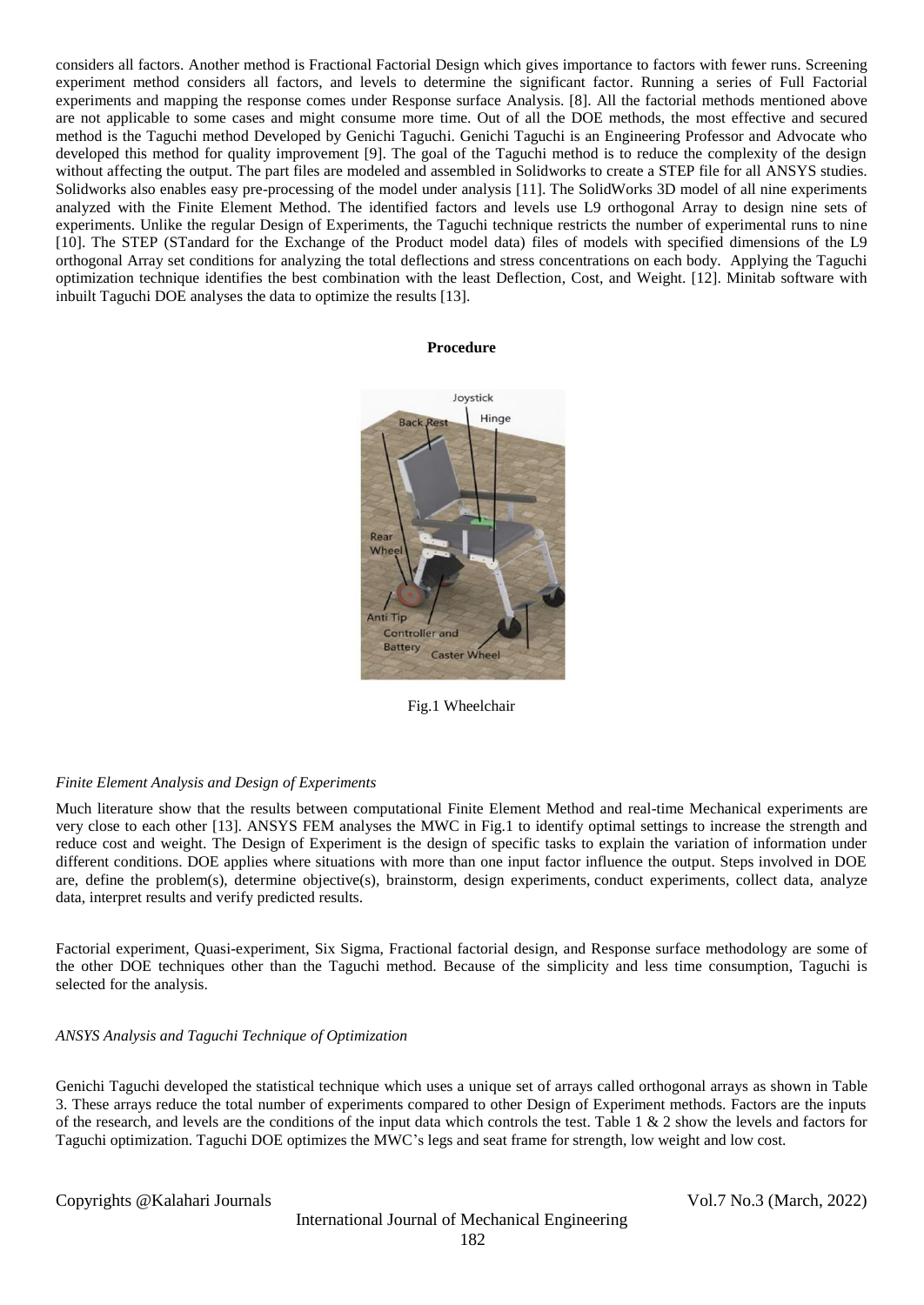# **TABLE 1: FACTORS AND LEVELS OF LEG**

| Factor                                                | Level 1    | Level 2                | Level 3        |
|-------------------------------------------------------|------------|------------------------|----------------|
| A-Thickness of the hollow square pipe of the leg (mm) | 0.912      | 1.214                  | 1.519          |
| B-Width of the square pipe of the leg (mm)            | 25         |                        | 29             |
| C-Material                                            | Mild steel | <b>Stainless Steel</b> | Aluminum Alloy |

# **TABLE 2: FACTORS AND LEVELS OF FRAME**

| Factor                                             | Level 1    | Level 2         | Level 3        |
|----------------------------------------------------|------------|-----------------|----------------|
| A-Thickness hollow square pipe of the seat (mm)    | 0.912      | 1.214           | 1.519          |
| B-Width of the hollow square pipe of the seat (mm) | 25         | 26              | 27             |
| C-Material                                         | Mild steel | Stainless steel | Aluminum alloy |

| Exp No.        | 1              | $\overline{2}$ | 3              |
|----------------|----------------|----------------|----------------|
| 1              | A <sub>1</sub> | B1             | C <sub>1</sub> |
| $\overline{2}$ | A <sub>1</sub> | B <sub>2</sub> | C <sub>2</sub> |
| 3              | A1             | B <sub>3</sub> | C <sub>3</sub> |
| $\overline{4}$ | A <sub>2</sub> | B1             | C <sub>2</sub> |
| 5              | A <sub>2</sub> | B <sub>2</sub> | C <sub>3</sub> |
| 6              | A <sub>2</sub> | B <sub>3</sub> | C1             |
| 7              | A <sub>3</sub> | B1             | C <sub>3</sub> |
| 8              | A <sub>3</sub> | B <sub>2</sub> | C1             |
| 9              | A <sub>3</sub> | B <sub>3</sub> | C <sub>2</sub> |

# **TABLE 3: ORTHOGONAL ARRAY**

Table 1 & 2 show nine experimental settings to analyze in ANSYS Workbench. The STEP file of leg and seat frame meshed are shown in Figs. 2 & 3. Increasing the number of meshes improves the results substantially. The maximum mesh size gives the best results.



Fig. 2 Meshed image of frame

Copyrights @Kalahari Journals Vol.7 No.3 (March, 2022)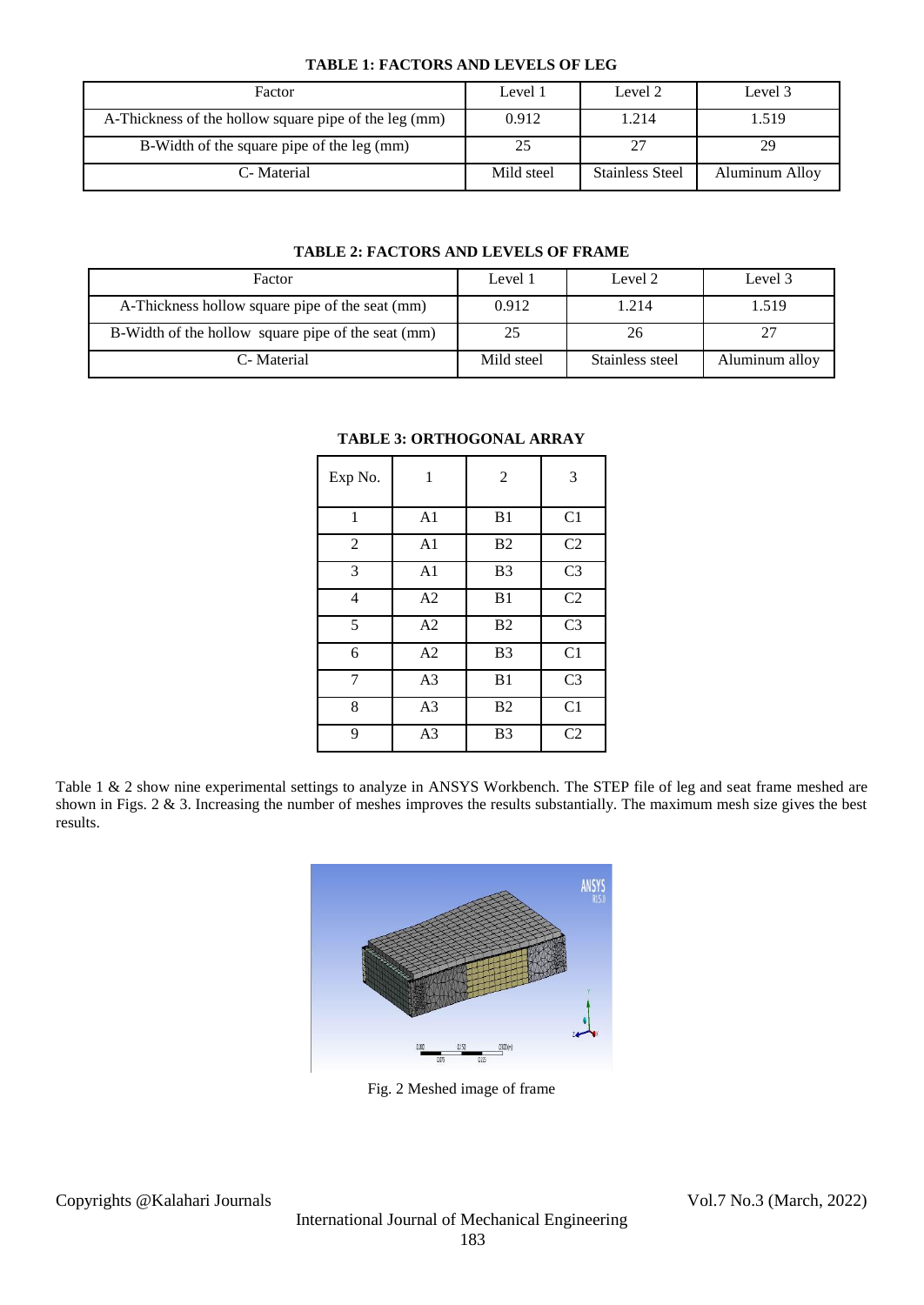

Fig. 3 Meshed image of leg

Boundary Conditions of loaded and fixed ends were specified before conducting the computational static analysis. Figures 4, 6, 8 & 10 show various constraints for the analysis with ANSYS Work Bench. Figures 5, 7, 9 & 11 show the deformations along with the magnitudes of deflections in descending order from red to blue.

*Total deformations of leg*



Fig. 4 Constraints of leg

Fig. 5 shows the boundary conditions of one leg. Red arrow indicates the the direction of the force. The lower green line shows the fixed side to process the ANSYS analysis.



Fig. 5 Total deformation of 0.912 mm thick and 25 mm wide mild steel leg

Fig. 5 shows the results of the first experiment of the Orthogonal Array in Table 3. The Leg with 0.912 mm thickness, 25 mm width, made of mild steel subjected to a Load of 250 N. All nine combinations of experiments were analyzed, and the values obtained are shown in Table 4.

Copyrights @Kalahari Journals Vol.7 No.3 (March, 2022)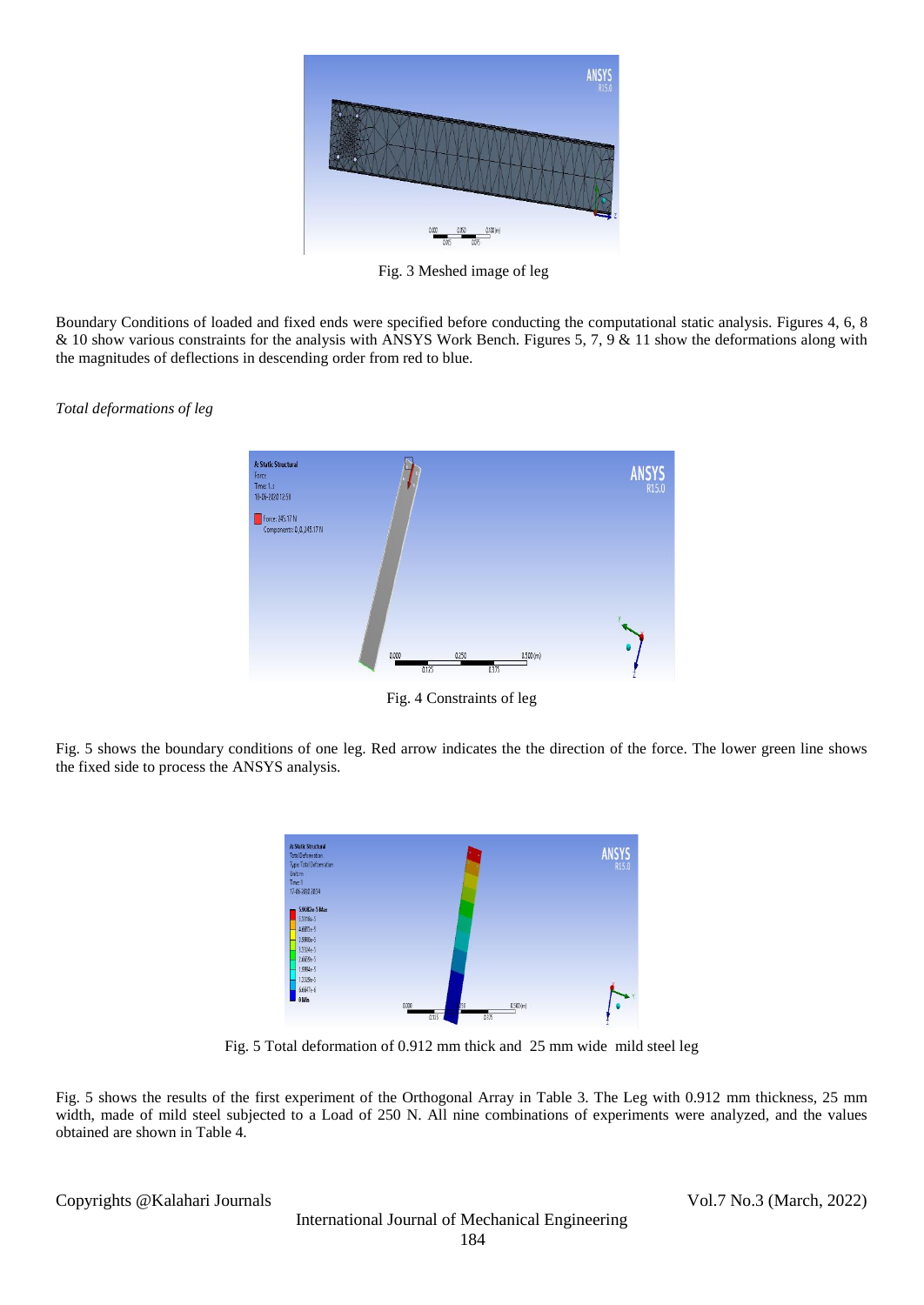

Fig. 6 Constraints of seat frame



Fig. 7 .Mild Steel seat frame 0.912 mm thick and 25 mm wide

Fig 6 & 7 shows the results of the first set of conditions as per the Table 6 of seat frame. As shown in Fig 6, the fixed constraints are assigned on the bolt-holes of the seat frame. A load of 800 N is applied on the top surface of the seat Frame. The results showing the total deformations for all nine experiments along with its cost and weight are tabulated in Table 6. Table 7 shows the S/N ratios of the corresponding results.

# *Lock of the Motorized Wheel chair*

The Hinge Lock plays a vital role in folding the wheelchair. At the same time, lock should sustain the Weight of the MWC user. The foldable ladders use the lock provided in the MWC. Fig 8 shows the constraints applied on the lock and also shows the experimental set up planned to test on the universal testing machine (UTM). Figure 9 shows the ANSYS analysis of the lock with mild steel as the material. Graph 1 shows the load vs deflection of the lock. It is seen that the lock can sustain oads up to 1500 N with negligible total deformation. The graph shows that from 250 to 1500 N Load is within elastic limits.



Fig. 8 Constraints of lock

Copyrights @Kalahari Journals Vol.7 No.3 (March, 2022)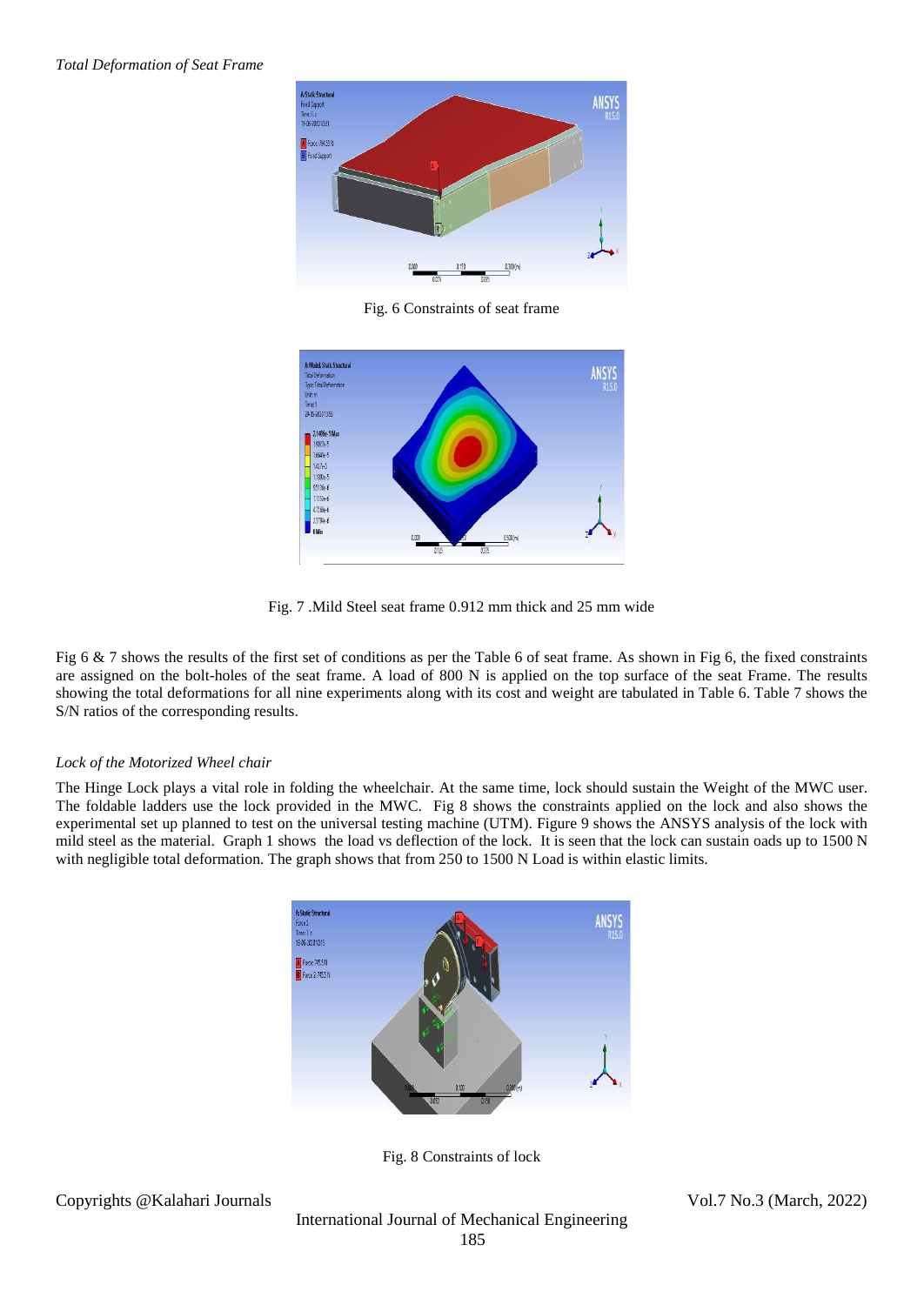

Fig. 9 Analysis for total deformation of lock



**GRAPH 1. The Load vs Deflection of Lock**

**A: Static Structura** ANSYS Force<br>Time: 1. s<br>18-06-2020 20:55 A Fixed Support Force: 1000. N  $\boxed{\mathbb{A}}$ nsor

Fig.10 Constraints on the Wheel chair Frame

*Analysis of the Whole Wheel chair*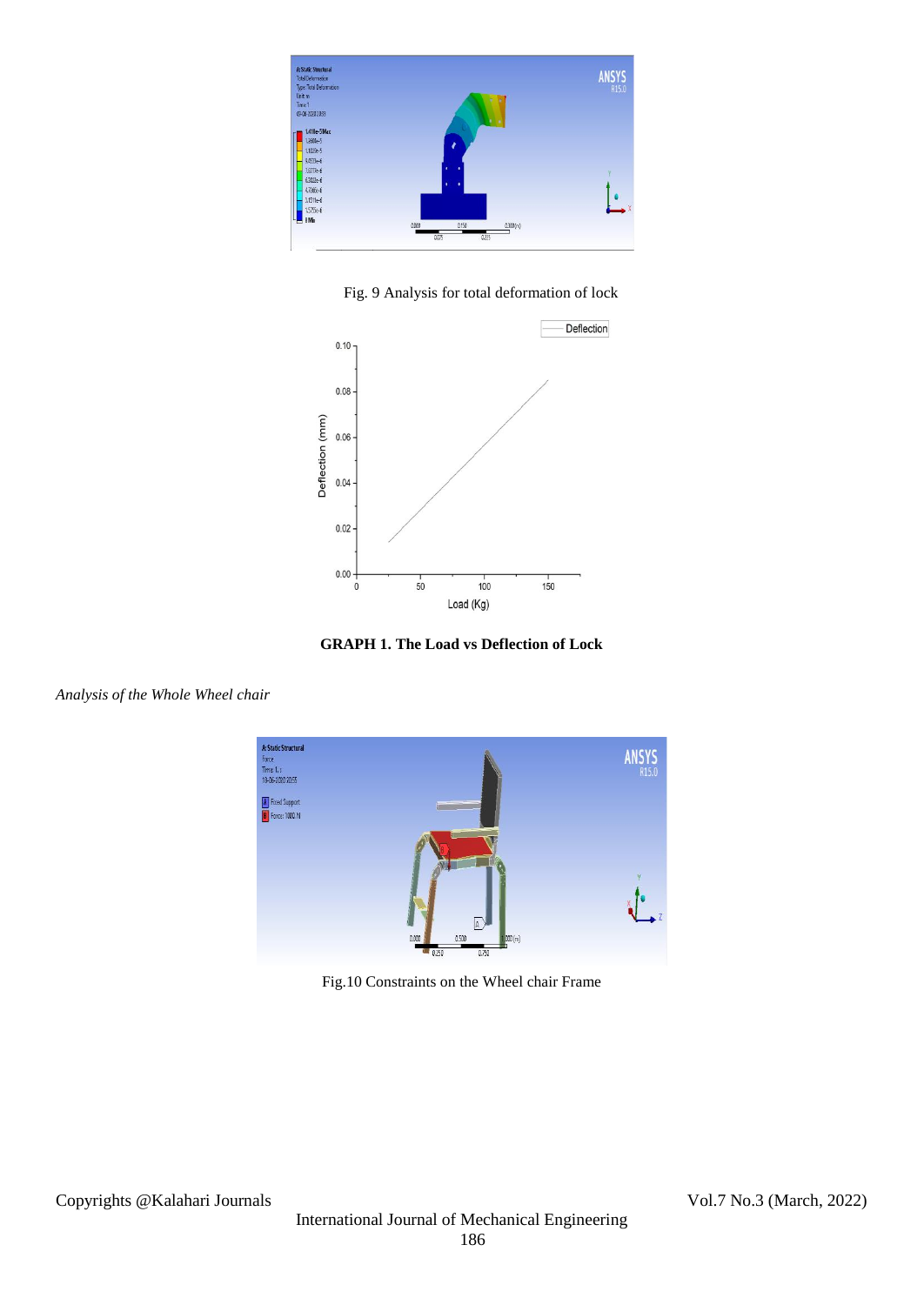

Fig.11 Analysis of the total deformation of the wheelchair

Fig 10 shows various constraints on MWC. The bottom of four Legs fixed and Loads of 800N to 1200N applied on the seat surface to study the total deformation [16]. Fig 11 shows the analysis of whole MWC with materials Mild Steel, Stainless Steel, and Aluminum Alloys. Graph 2 shows that the maximum Deflection is experienced by Aluminum and minimum deflection is experienced by both Mild Steel and Stainless Steel.



GRAPH 2. Load vs Total Deflection of Wheelchair

## **RESULT & DISCUSSION**

The Orthogonal Array in Tables 4 & 6 show the results of the deflection and weight of leg and seat frame from ANSYS Workbench. The cost is calculated based on the weight and current market value of the metals. Table 5  $\&$  7 give the S/N Ratio (deflection and weight) with the criteria 'Smaller the Better'. The graphs are plotted to find the minimum weight and cost. Graph 3 shows the best set of conditions if minimum weight is the desired output. The best setting is 0.912 mm sheet thickness, the leg width of 27 mm or 29 mm, and material Aluminium. For the minimum cost, Graph-4 shows the best set of conditions, which is 0.912 mm sheet thickness, 27 or 29 leg width, and the material mild Steel. Aluminium is having a moderate cost and stainless steel is expensive.

| Exp No.        | 1     | $\overline{2}$ | 3         | Defln. (mm) | Wt. (gms) | Cost (Rs.) |
|----------------|-------|----------------|-----------|-------------|-----------|------------|
| 1              | 0.912 | 25             | MS        | 0.004       | 608       | 30         |
| 2              | 0.912 | 27             | SS        | 0.006       | 615       | 148        |
| 3              | 0.912 | 29             | AA        | 0.011       | 225       | 47         |
| $\overline{4}$ | 1.214 | 25             | <b>SS</b> | 0.003       | 797       | 191        |
| 5              | 1.214 | 27             | AA        | 0.081       | 292       | 61         |
| 6              | 1.214 | 29             | <b>MS</b> | 0.003       | 846       | 42         |
| 7              | 1.519 | 25             | AA        | 0.025       | 993       | 209        |
| 8              | 1.519 | 27             | MS        | 0.002       | 1030      | 52         |
| 9              | 1.519 | 29             | <b>SS</b> | 0.002       | 1040      | 250        |

| <b>TABLE 4. Orthogonal Array of leg</b> |  |
|-----------------------------------------|--|
|-----------------------------------------|--|

Copyrights @Kalahari Journals Vol.7 No.3 (March, 2022)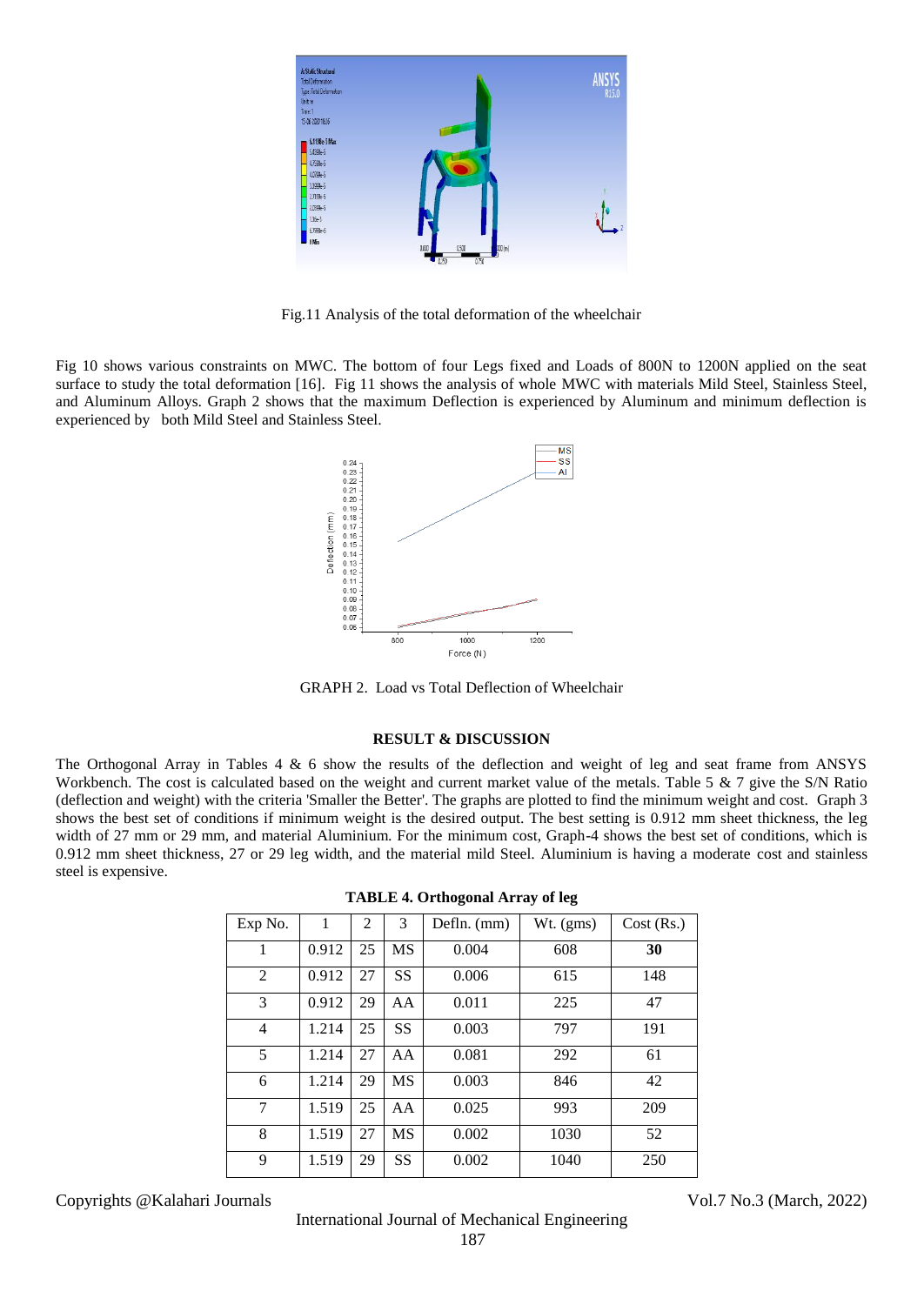The S/N Ratio for this function:

$$
-10 log_{10}(\frac{1}{n}\sum_{i=1}^{n} y2i )_{[13]}.
$$





| Exp            | <b>S/N Ratio</b> | S/N Ratio | S/N Ratio |
|----------------|------------------|-----------|-----------|
| N <sub>0</sub> | (Deflection)     | (Weight)  | (Cost)    |
| 1              | 48.174           | $-52.671$ | $-26.651$ |
| $\overline{2}$ | 44.440           | $-52.762$ | -40.366   |
| 3              | 39.580           | $-44.023$ | -30.467   |
| 4              | 50.345           | $-55.021$ | $-42.624$ |
| 5              | 21.862           | $-46.287$ | $-32.731$ |
| 6              | 51.051           | $-55.533$ | $-29.512$ |
| 7              | 32.049           | -56.928   | $-43.372$ |
| 8              | 52.767           | $-57.243$ | $-31.222$ |
| 9              | 52.656           | -57.330   | -44.935   |

# **TABLE 5. S/N Ratio of leg**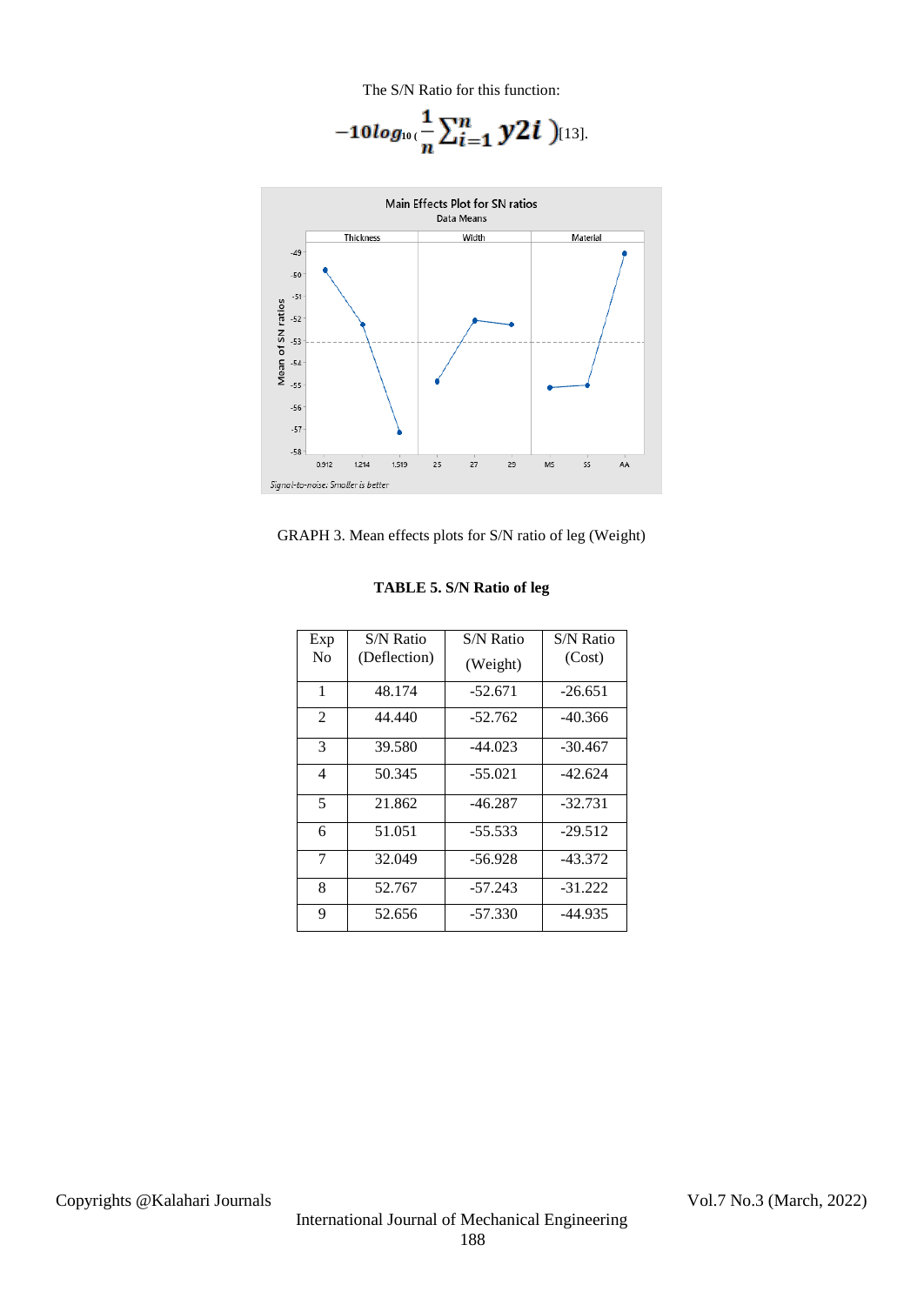



|  | Table 6: Orthogonal Array of seat frame |  |  |
|--|-----------------------------------------|--|--|
|--|-----------------------------------------|--|--|

| Exp<br>No.     | 1     | $\overline{2}$ | 3         | Deflection<br>(mm) | Weight<br>(grams) | Cost<br>(Rs.) |
|----------------|-------|----------------|-----------|--------------------|-------------------|---------------|
| 1              | 0.912 | 25             | <b>MS</b> | 0.002              | 24026             | 1201          |
| $\mathfrak{D}$ | 0.912 | 27             | <b>SS</b> | 0.002              | 23750             | 5700          |
| 3              | 0.912 | 29             | AA        | 0.063              | 8499              | 1784          |
| 4              | 1.214 | 25             | <b>SS</b> | 0.002              | 2455              | 589           |
| 5              | 1.214 | 27             | AA        | 0.057              | 8789              | 1845          |
| 6              | 1.214 | 29             | <b>MS</b> | 0.002              | 24947             | 1247          |
| 7              | 1.519 | 25             | AA        | 0.056              | 9070              | 1905          |
| 8              | 1.519 | 27             | <b>MS</b> | 0.002              | 25754             | 1288          |
| 9              | 1.519 | 29             | SS        | 0.002              | 25476             | 6114          |



GRAPH 4. Mean effects plot for S/N ratio of leg (Cost)

Copyrights @Kalahari Journals Vol.7 No.3 (March, 2022)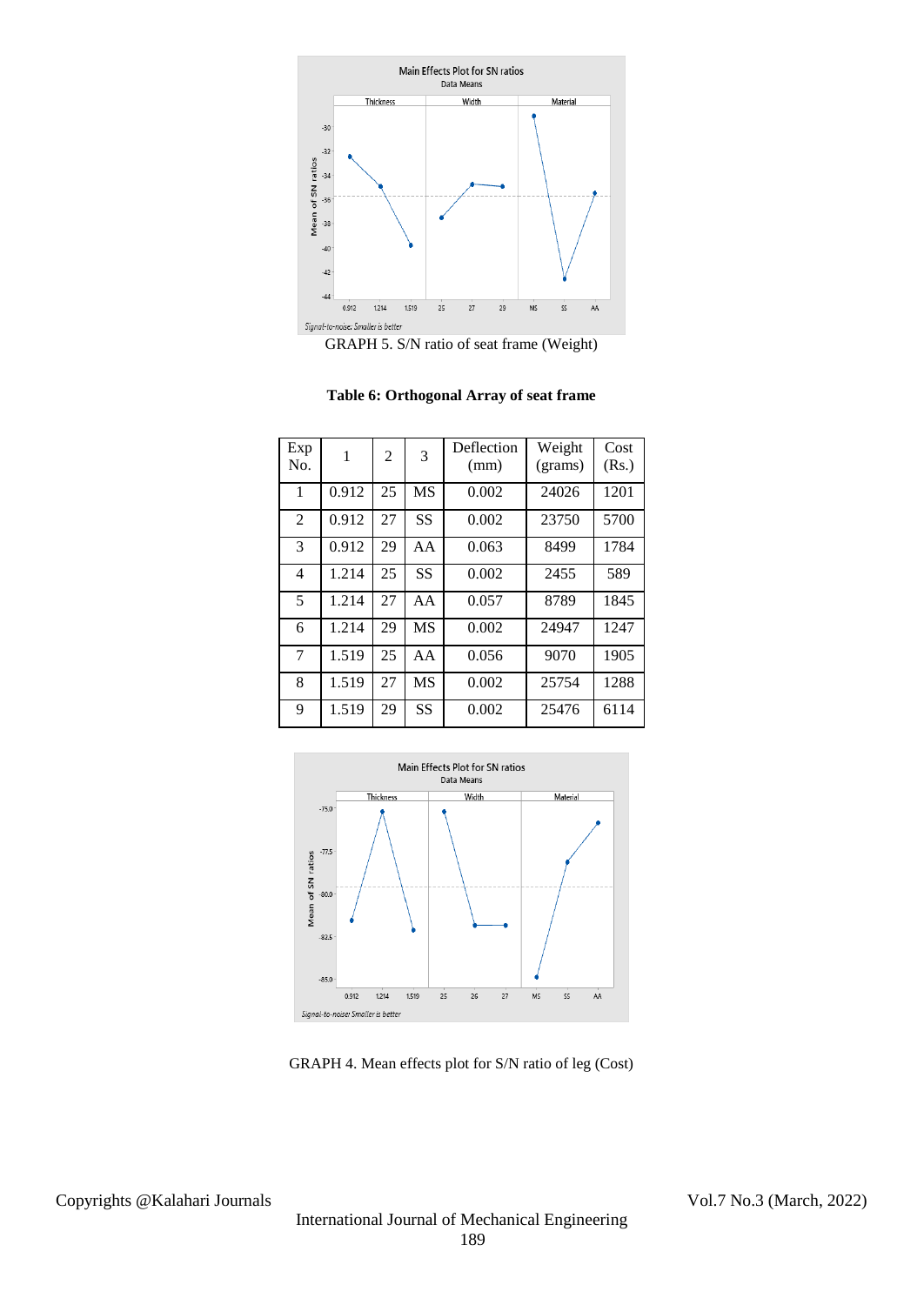| Exp            | S/N Ratio    | S/N Ratio   | S/N Ratio    |
|----------------|--------------|-------------|--------------|
| N <sub>0</sub> | (Deflection) | (Deflection | (Deflection) |
|                |              | vs Weight)  | vs Cost)     |
| 1              | 53.389       | $-84.603$   | -58.583      |
| $\overline{2}$ | 53.265       | $-84.502$   | $-72.107$    |
| 3              | 24.084       | -75.577     | $-62.022$    |
| $\overline{4}$ | 52.432       | $-64.791$   | $-52.395$    |
| 5              | 24.827       | $-75.868$   | $-62.313$    |
| 6              | 53.777       | -84.930     | $-58.910$    |
| 7              | 25.026       | $-76.141$   | $-62.586$    |
| 8              | 53.793       | $-85.206$   | $-59.186$    |
| 9              | 53.645       | $-85.112$   | $-72.717$    |

**Table 7: S/N ratio values of seat frame**





Graph 5 shows the best conditions for the minimum weight for the seat frame: a thickness of 1.214 mm, a width of 25 mm, and Aluminium (AA) as the material. Mild steel (MS) adds significant weight to the seat frame. Graph 6 shows the best conditions for the cost-effective fabrication: the thickness 1.214 mm, width 25 mm, and MS as material.

*Dimensions as Per ISO Standards*

The MWC follows ISO standard dimensions [17, 18]. Table 8 compares the ISO standard dimensions to the dimensions of the new design shown in Fig.12. All the dimensions of the MWC stay within the range.

| <b>Motorized Wheelchair</b><br><b>Dimensions</b> | <b>Standards</b><br><b>Dimensions</b><br>(cm) | Our<br>dimensions<br>(cm) |
|--------------------------------------------------|-----------------------------------------------|---------------------------|
| <b>Total Length</b>                              | 110-125                                       | 110                       |
| Total Breadth                                    | $60-70$                                       | 67                        |
| <b>Total Height</b>                              | 90-110                                        | 95                        |
| <b>Height of Seat</b>                            | $45 - 50$                                     | 46.5                      |
| <b>Height of Hand Rest</b>                       | 60-70                                         | 61.5                      |

|  | Table 8: ISO Standard Dimensions of MWC vs. the New Design |  |  |
|--|------------------------------------------------------------|--|--|
|  |                                                            |  |  |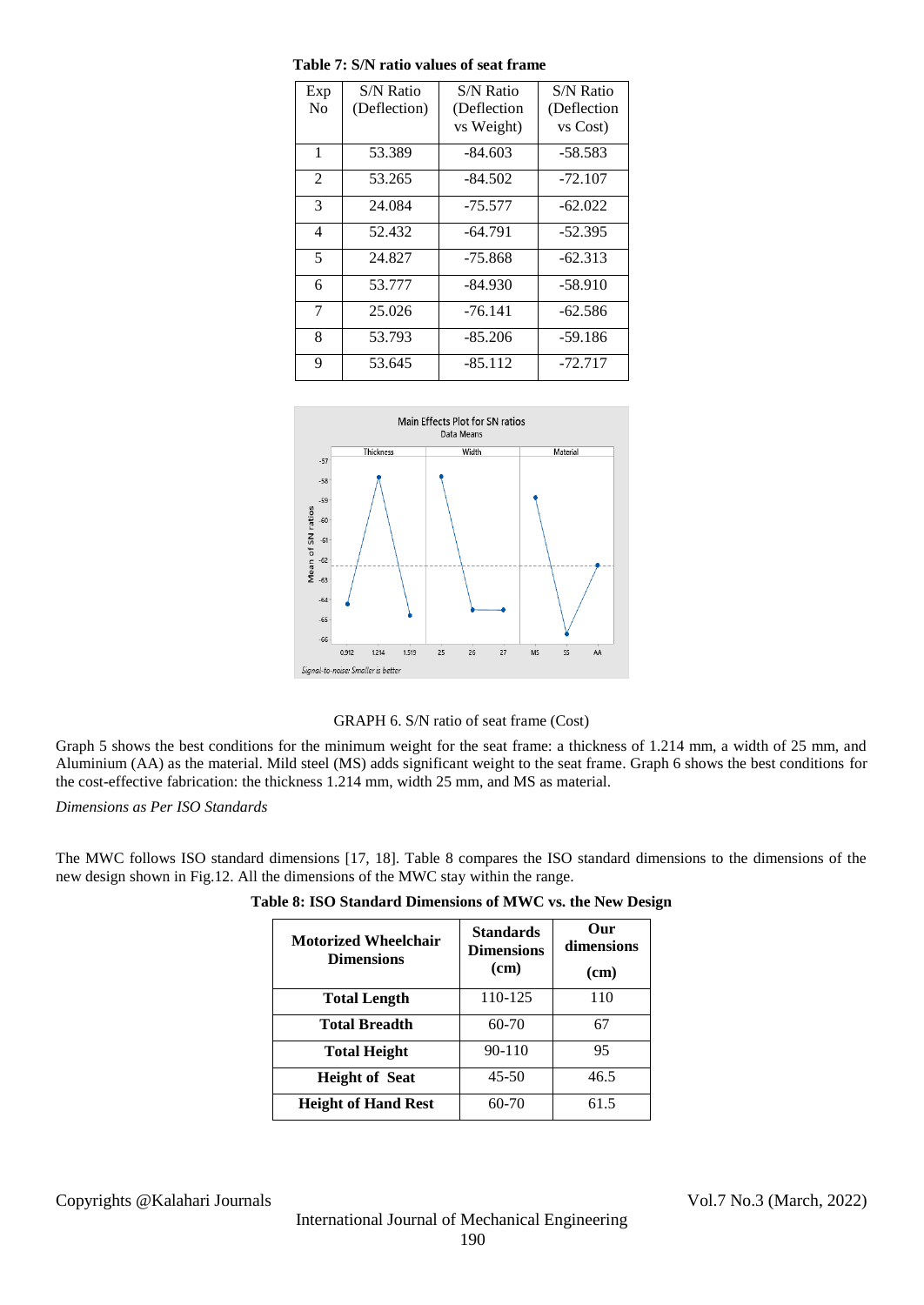

Fig. 12 Dimensions of the wheel chair

## **CONCLUSION**

The objective of this paper is to find the material and optimum thickness of square frames used for fabricating a motorized wheel chair based on the minimum weight and minimum cost. ANSYS Work Bench analyses were conducted for analysing the leg and seat frame. Taguchi Technique was employed to optimize the weight and cost with minimum deflection of Mild Steel, Stainless Steel, and Aluminium based on the 'smaller the better' criteria. The Taguchi DOE tool in Minitab analyzes the values and fetch optimum results. For leg, a thickness of 0.912 mm, a width of 27, or 29 mm, and Aluminium (AA) as material are the best conditions to achieve the minimum weight. A thickness of 0.912 mm, a width of 27 or 29mm, and material mild steel are the best conditions for the leg based on the minimum cost. Aluminium (AA) is the next cost-effective material and Stainless Steel (SS) costs the maximum. a thickness of 1.214 mm, a width of 25 mm, and Material Aluminium (AA) are the best conditions for the seat frame based on the minimum weight. For cost-effective fabrication, the best conditions for the seat frane are, a thickness of 1.214 mm, width 25 mm, and MS as material. Load vs. Deflection for the whole motorized wheel chair (MWC) and folding hinge lock remain with elastic limits.

# **REFERENCES**

- 1. https://www.who.int/disabilities/world\_report/2011/report/en/
- 2. https://www.medicalbuyer.co.in/manual-wheelchair-market-expected-to-reach-usd-4099-1-million-by-2025/
- 3. [https://www.prnewswire.com/in/news-releases/wheelchair-market-rising-at-421-cagr-by-2022--reportsnreports-](https://www.prnewswire.com/in/news-releases/wheelchair-market-rising-at-421-cagr-by-2022--reportsnreports-668461093.html)[668461093.html](https://www.prnewswire.com/in/news-releases/wheelchair-market-rising-at-421-cagr-by-2022--reportsnreports-668461093.html)
- 4. Çolakoğlu, M. H., & Apay, A. C. (2012). "Finite element analysis of wooden chair strength in free drop". *International Journal of the Physical Sciences*, *7*(7), 1105-1114.
- 5. Sam, Rosidah, Kamarul Arrifin, and Norlida Buniyamin. "Simulation of pick and place robotics system using Solidworks Softmotion." *2012 International Conference on System Engineering and Technology (ICSET)*. IEEE, 2012.
- 6. Fisher, R. A. (1960). The design of experiments. *The design of experiments.* (7th Ed).
- 7. Wen, Z., Jin, X., & Zhang, W. (2005). Contact-impact stress analysis of rail joint region using the dynamic finite element method. *Wear*, *258*(7-8), 1301-1309.
- 8. Sun, W., Zhu, W. H., Wang, C. K., Sun, A. Y., & Tan, H. B. (2008, April). Warpage simulation and DOE analysis with application in package-on-package development. In *EuroSimE 2008-International Conference on Thermal, Mechanical and Multi-Physics Simulation and Experiments in Microelectronics and Micro-Systems* (pp. 1-8). IEEE.
- 9. Kuehl, R. O., & Kuehl, R. O. (2000). Design of experiments: statistical principles of research design and analysis.
- 10. Patel, T. M., Bhatt, M. G., & Patel, H. K. (2013). Parametric Optimization of Eicher 11.10 Chassis Frame for Weight Reduction Using FEA-DOE Hybrid Modeling. *IOSR Journal of Mechanical and Civil Engineering (IOSR-JMCE)*, *6*(2), 92- 100.